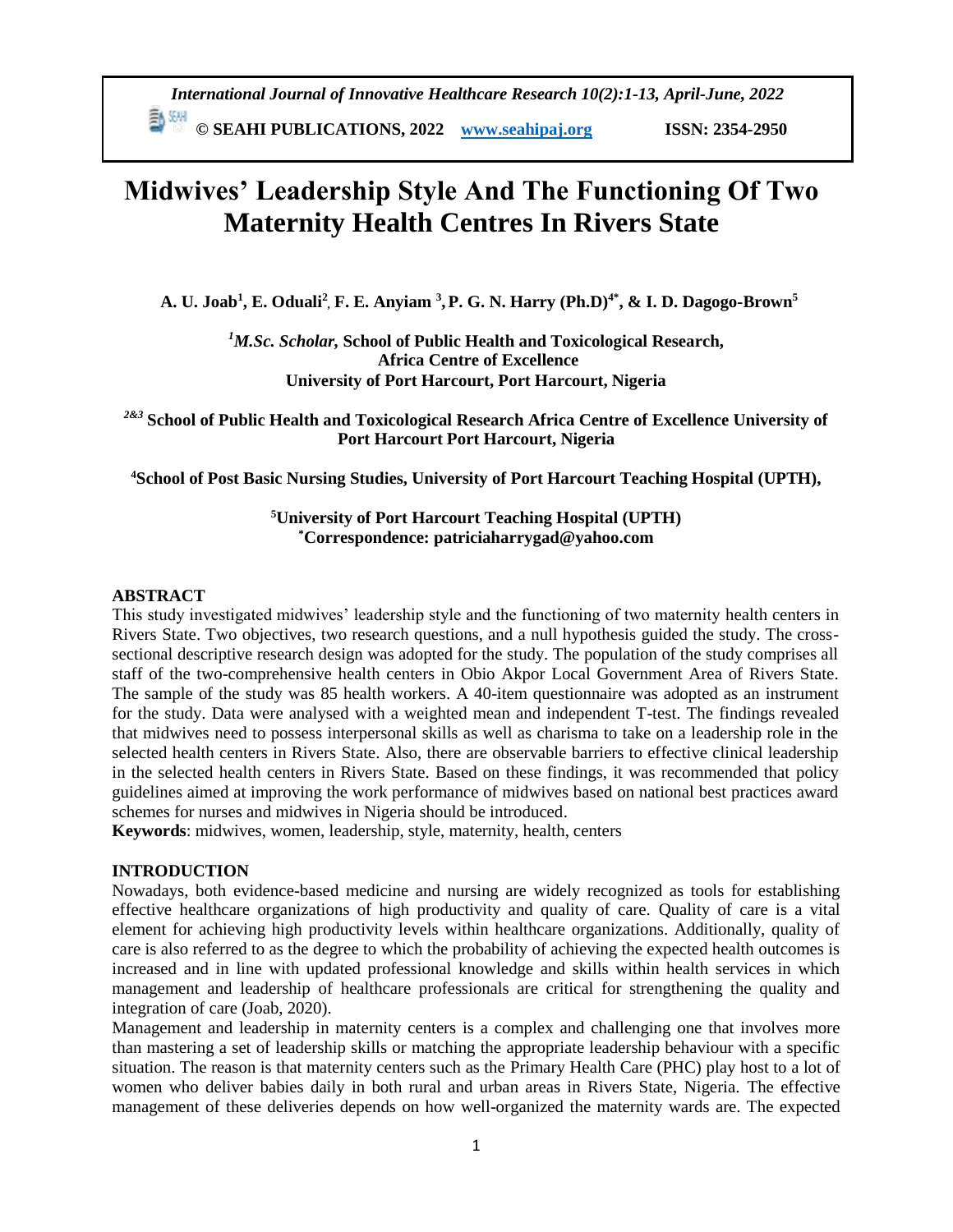outcome of labour is safe vaginal delivery or a successful cesarean section. Whoever is in charge whether a midwife or a doctor must have some leadership skills that will ensure the commitment of subordinates (Joab, 2020).

The Institute of Medicine (IOM) has described six characteristics of high-quality care that must be: (1) safe, (2) effective, (3) reliable, (4) patient-centered, (5) efficient, and (6) equitable. In addition, the qualities of a good leader in midwifery practice include being authentic, emotional intelligence, visionary, passionate, and self-effecting. The PHC in Rivers State, Nigeria is considered to be a more appropriate approach to addressing the attributes of high-quality healthcare as described by IOM through improving quality access to healthcare services as well as disease prevention at the grassroots level of our sociopolitical lives. Thus, the availability and efficiency of PHC is a key determinant of the overall health and wellbeing of a people, and a useful yardstick for the assessment of a nation's health system (Kadiri-Eneh, Uzochukwu, Tobin-West, & Azuike, 2018). Just like in other organizational settings where the employees constitute a key driving force, the efficiency of PHC workers especially such midwives is vital for the success of the globally accepted, novel philosophy and approach to health care delivery.

Effective leadership is crucial to maximizing the effective management of care in the hospital setting such as the PHC in Rivers State, Nigeria. This is similar to what is obtained in many areas of the developed world. Modern hospital care such as the PHC in Rivers State, Nigeria is confronted by workforce challenges, changing consumer expectations and demands, financial constraints, increasing demands for access to care, mandates to improve patient-centered care, and issues regarding the levels of quality and safety of health care (Daly, 2014; MacPhee, 2013). Additionally, increasing calls to nurture effective leadership practices among professionals such as the midwives draws on strong evidence of an association between the role of midwives in leadership and several systems outcomes, such as patient satisfaction, organizational financial performance, staff satisfaction and engagement as well as the overall quality of care and health outcomes (Shipton, Armstrong, West, & Dawson in Joab, 2020; West, Armit, & Loewenthal, 2015).

Most noteworthy, Nigeria is not alone in the dire need of effective leadership in various sectors and organizations such as the health sector. Different countries around the world have been observed in attempting to highlight and stress the concept of effective leadership styles in various ways in their organizational daily activities, programmes, and performance. Take for instance, in Ethiopia, there is rapid and increasing awareness in various sectors and fields in line with a sharp increase in the number of nurses, including the health institutions such as university teaching hospitals, colleges, schools of nursing/midwifery, and others (Joab, 2020).

Based on the foregoing, leadership is not only complex but broadly regarded as essential for effective health systems development (Gilson & Daire in Joab, 2020), and it is one of the building blocks in the World Health Organization (WHO) as well as health systems framework (Curry, *et al*., 2012). Hence, West, (2015) as well as Gilson and Daire, (2011) described leadership as the most influential factor in shaping organizational culture. Leadership has therefore become a major and basic concern for health care organizations in Nigeria because this is one organization that can be characterized as a place where lives are at stake (Joab, 2020). Hence, the researchers investigated midwives' leadership style and work outcome on the functioning of two maternity health centers in Rivers state

## **Statement of Problem**

Recently, the interest in highlighting maternal health system but with little to reference on leadership functional capacity of midwives. It is most noteworthy that the best-planned programs can fail without leaders' who are effective, thus the most challenging task in health systems is to grow people who can develop coherent vision, technological expertise, political skills, and ethical orientation to lead challenging policy-making and implementation processes

However, the described leadership attributes are yet to be empirically confirmed as existing or not existing concerning work outcomes among midwives in maternal health centers, especially in Rivers State. Hence, what bothered the researchers is, in what ways can midwives' leadership style impact work outcome on the functioning of maternity health centers in Rivers State? The following research questions were also answered: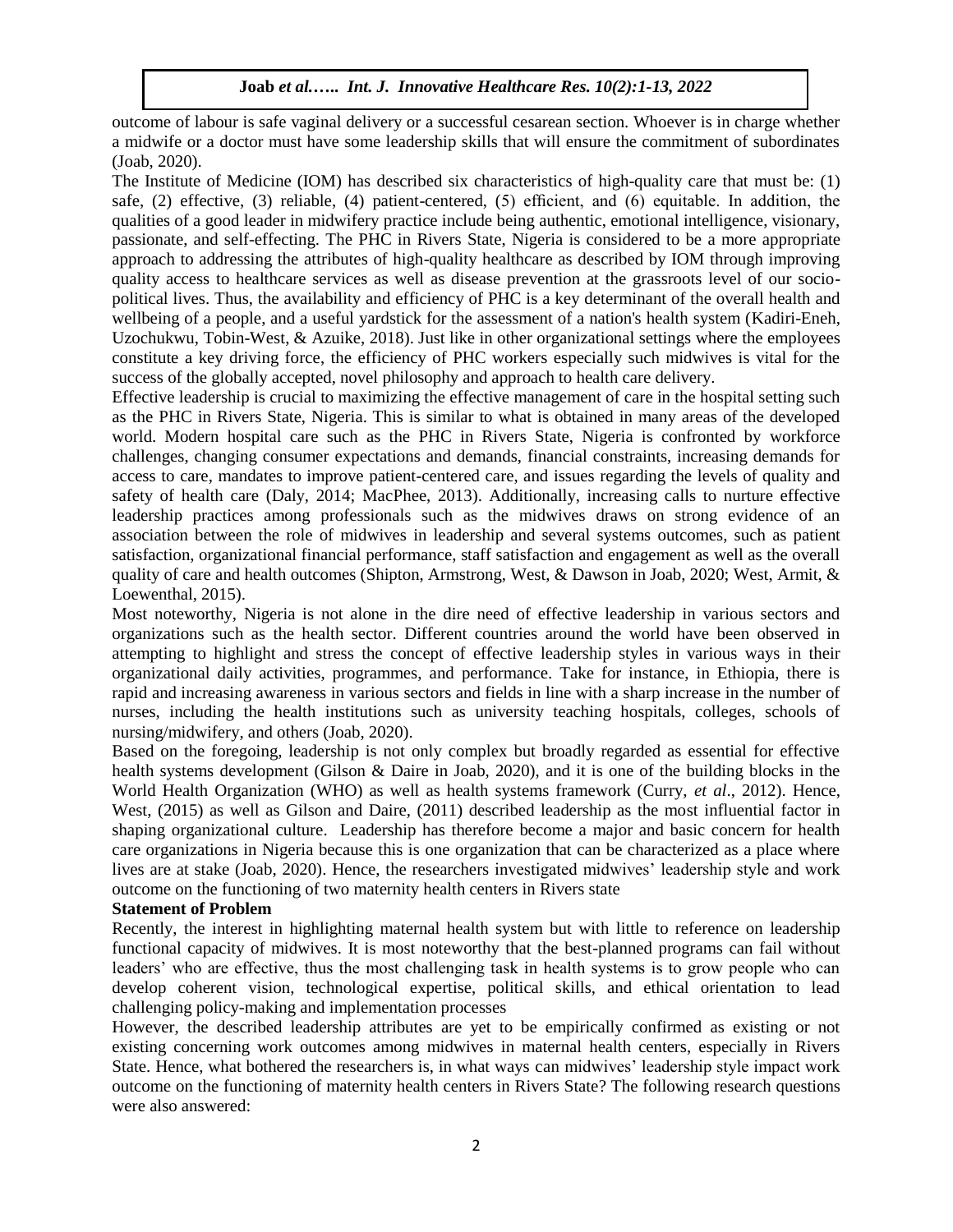- 1. What are the perceived skills required as a midwife or health practice to be a leader in the selected health centers in Rivers State?
- 2. What are the barriers to effective clinical leadership in the selected health centers in Rivers State?

# **Hypothesis**

A null hypothesis guided the study and was tested at a 0.05 significance level.

**H01:** There is no significant relationship between perceived skills required on midwives' leadership style and the functioning of two maternity health centers in Rivers State.

#### **Conceptual Framework**

The concepts of this study are hinged on the dimensions of midwives' leadership style and work outcome on the functioning of two maternity health centers as diagrammatically represented below.



Researchers' conceptualization (2020)

#### **Health Planning**

Health planning is the orderly process of defining health problems, identifying unmet needs and surveying the resources to meet them, establishing priority goals that are realistic and feasible, and projecting administrative action, concerned not only with the adequacy, efficacy, and efficiency of health services but also with those factors of ecology and of social and individual behavior that affect the health of the individual and community (World Health Organization, 2015). It is a process to produce health and its planning process is done by the ministries of health in the government agencies and can also be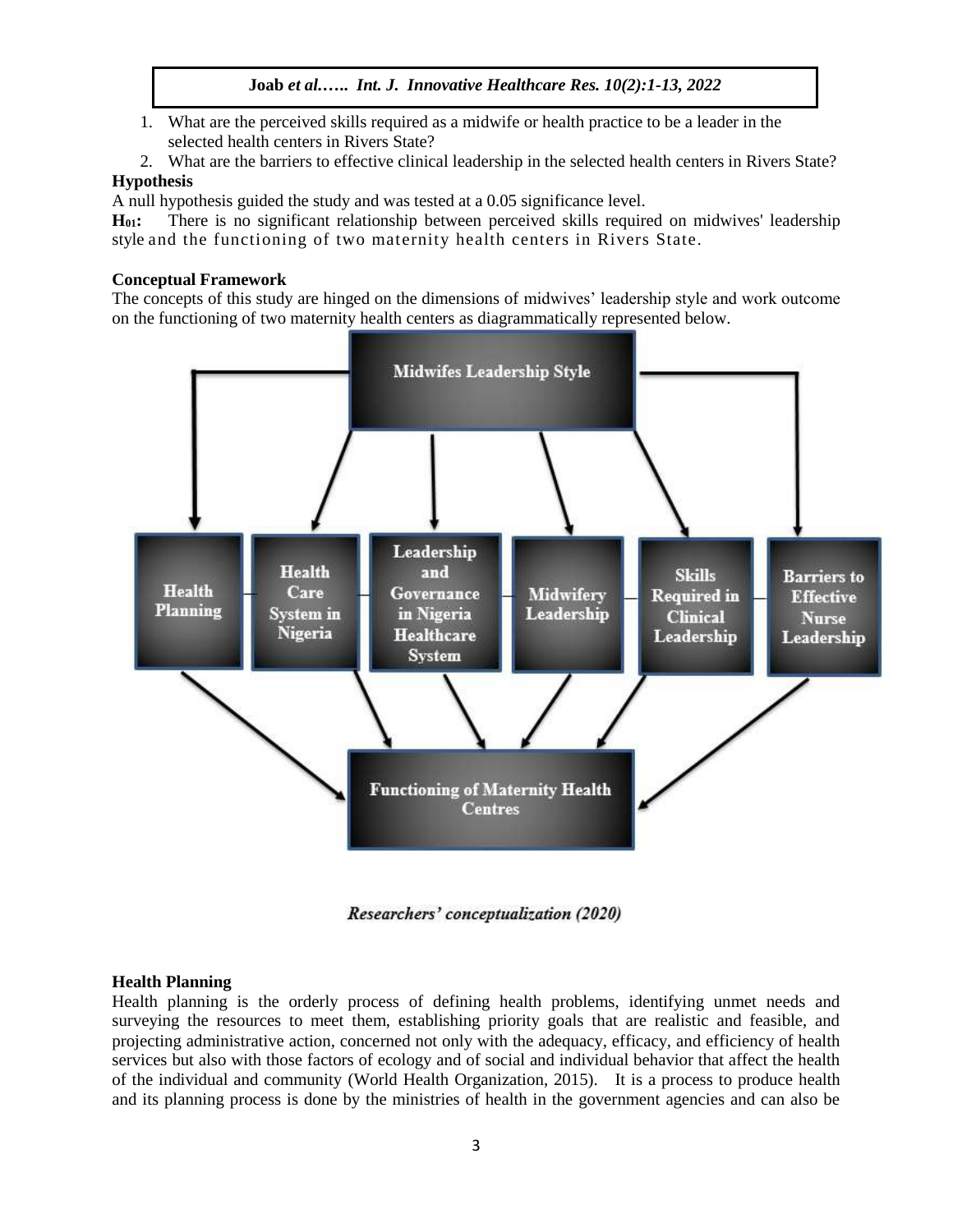delegated to different non-government bodies. The health planning process can also be carried out by service providers (private organizations) like private hospitals, pharmaceutical companies, and other service providers (Abudu in Joab, 2020).

Health professional bodies (like Doctors, nurses, to name a few) are also involved in the health planning process where they input issues that are of interest to them. Citizens of Nigeria who are the consumers are also involved in the process through advocacy groups, meetings, forums (Fotso, *et al*., 2011). Unfortunately, the health planning process in Nigeria has not been properly handled and executed. This is due to the inability of the government to implement the content in the policy guidelines in detail. Lack of proper health planning has led to the continuous vulnerability to diverse diseases by Nigerian citizens (Onokerhoraye in Joab, 2020). Change in government is also a method of frustrating the implementation of health plans because, once a new government takes over power, they put aside the works of the former government and start to initiate a new one. In summary, there is no continuity and consistency in national planning in Nigeria (Ijadunola, 2010). The health planning process involves the following; surveying the environment (what is), setting directions (what ought to be), problems and challenges (differences between what is and what ought to be), range of solutions, the best solution(s) (preferred ways to get to what ought to be), implementation (putting in place the best solution), and evaluation (did we get from what is to what ought to be?) (The Health Planner's Toolkit, 2008).

If this health planning process put together by the Health Planners can be used judiciously in Nigeria, it is believed that the rate of spread of diseases will drastically reduce and people will live a more healthy life, thereby bringing an increase in the economic development of the country because, it is only when the citizens are healthy that they can work, and only then can the government collect taxes from them (Adeyemo, 2005)

#### **Health Care System in Nigeria**

The organization of the Nigerian health care system is into three parts; the federal, state, and local government levels. All these tiers of government are involved in the provision of services, financing, and giving account (stewardship) among other things to Nigerians.

#### **The Federal Level**

The federal government is mostly responsible for making health policies and also providing planning and technical support to the general health system in Nigeria. They also monitor and coordinate the level at which the state governments implement the national health policies. They provide health care services to the citizens through the establishment of psychiatric, orthopedic, and teaching hospitals and the provision of national laboratories (Asuzu in Joab, 2020). The government also has the responsibility of monitoring diseases, managing vaccines, providing and regulating drugs, and training health care experts.

## **The State Level**

Under the state governments, the state ministries of health and state hospital management boards are responsible for managing health care facilities and programs. The states operate general hospitals and also provide technical support for primary health care facilities (Abdulraheem, *et al.*, 2012). The state health authorities are also responsible for the training and development of health technicians, midwives, and nurses. They also provide technical support to local government health facilities (Oyibocha, *et al*., 2014).

## **The Local Government Level**

The 774 local governments in Nigeria are mainly responsible for primary health care by, organizing health services through the wards. They provide basic health services, conduct monthly sanitation, and also monitor the health hygiene of the communities (Abimbola, *et al*., 2014).

## **Leadership and Governance in Nigeria Healthcare System**

This is a critical aspect of the building blocks of the health system because it deals with the role(s) of government at all levels on the health of its citizens. The government oversees and coordinates all the activities of both the public and private health sectors of the health system in the country (Uneke et al, 2012). Without good government in place, there will be no coordination, financing, policy/guideline, and other things needed to carry out an effective and efficient health care system. The central (or federal) government delegates its authority to various provinces, state or local authorities, or agencies to monitor health practitioners by carrying out a supervisory function and forming policy guidelines to be followed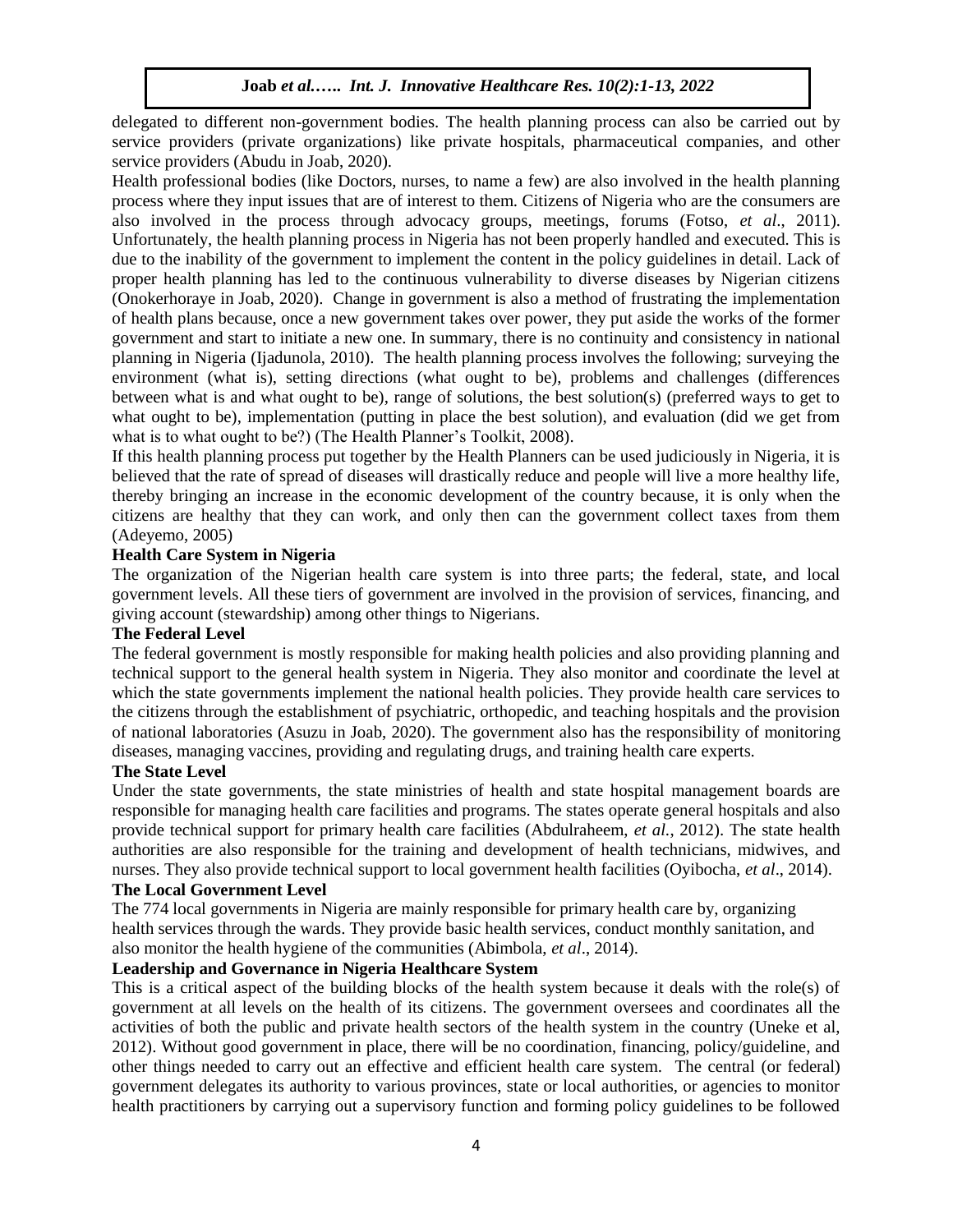(Lewis, 2006). Leadership and governance are important building blocks because the quality of any health care system in any country is dependent on the quality of leaders of that country. The policies developed by the government changes according to the changes in the population and also on the clamor of health needs by the citizens (Ejimabo, 2013).

#### **Midwifery Leadership**

The NMC Code as cited by Joan, (2020) stated that nurses, midwives, and health visitors: Provide leadership to make sure people's wellbeing is protected and to improve their experiences of the healthcare system. Traditionally, leadership positions in midwifery have tended to be associated with either management or more senior strategic roles within the service, such as heads of midwifery, matrons and consultant midwives, or within the RCM, the NMC and lead midwives for education (LME) within higher education institutions (HEIs) (Ralston in Joab, 2020). However, Curtis, Ball, and Kirkham (2006) found that a 'them and us' relationship exists amongst midwives in practice and those in the managerial hierarchy that may have led to the perceived distance between them.

Alimo–Metcalfe in Joab, (2020) suggested that failures in leadership roles are often related to the isolation of those holding more senior management positions. Warwick, (2007) adds that visibility may enhance the effectiveness of leaders in clinical practice. However, other leadership positions are held by midwifery team leaders, labour ward coordinators, and midwifery managers who support front-line staff more directly (Byrom & Kay, 2011). Other specialist roles have emerged around areas, such as safeguarding women and babies, substance misuse, and risk management but appear to be associated with enhancing care for disadvantaged women rather than leadership roles.

The consultant midwife leadership role was introduced in an attempt to redress the balance of power between the obstetricians and midwives, remove the hierarchy and retain clinical expertise at the bedside (Sullivan in Joab, 2020; O' Loughlin, 2011). However, the creation of the position may have reinforced the hierarchy in the maternity services by adding another level. O'Loughlin (2011) observed that the consultant midwife role may disempower other midwives by removing control over their work. The consultant midwife's lack of operational responsibility, and therefore power, may hamper her/his ability to change practice, and therefore requires that they practice alongside and are supported by their managerial colleagues.

# **Skills Required in Clinical Leadership**

Developing effective clinical leadership is an essential element of organizational success As well as being compassionate, patient, and caring, as a nurse you also need to be able to demonstrate leadership skills from the start of your career. A nurse plays multiple roles in providing health care, working as Clinical care providers, Nursing care provider, Administrator, Programme, and Facility Manager. In all these positions s/he is a leader. The nurse should have many skills to play these roles in the health sector (Kumar & Rinu, 2018). The five essential skills required for nurses in their role as leaders are:

- 1. Active Listening as Main Communication Skill. Good communication between nurses and patients is essential for the successful outcome of the health care of each patient. To achieve this, however, nurses must understand and help their patients, relatives, and team members demonstrating courtesy, kindness, and sincerity and responding to the needs as a leader [Kourkouta & Papathanasiou, 2014).
- 2. Emotional Competencies. Emotional competencies are more important for success in professional life than intellectual intelligence. There is a considerable body of research suggesting that a person's ability to perceive, identify, and manage emotions provides the basis for the kinds of social and emotional competencies that are important for success in almost any job [Mayer & Salovey in Joab, 2020).
- 3. Conflict Resolution: Nurses as team leaders need to encourage team members to bring in different opinions to enrich the work of the team. Their role as leaders is to ensure that these differences are dealt with healthily and should not lead to conflict. A conflict brings down the productivity of the team and vitiates the environment preventing members to put in their best. At an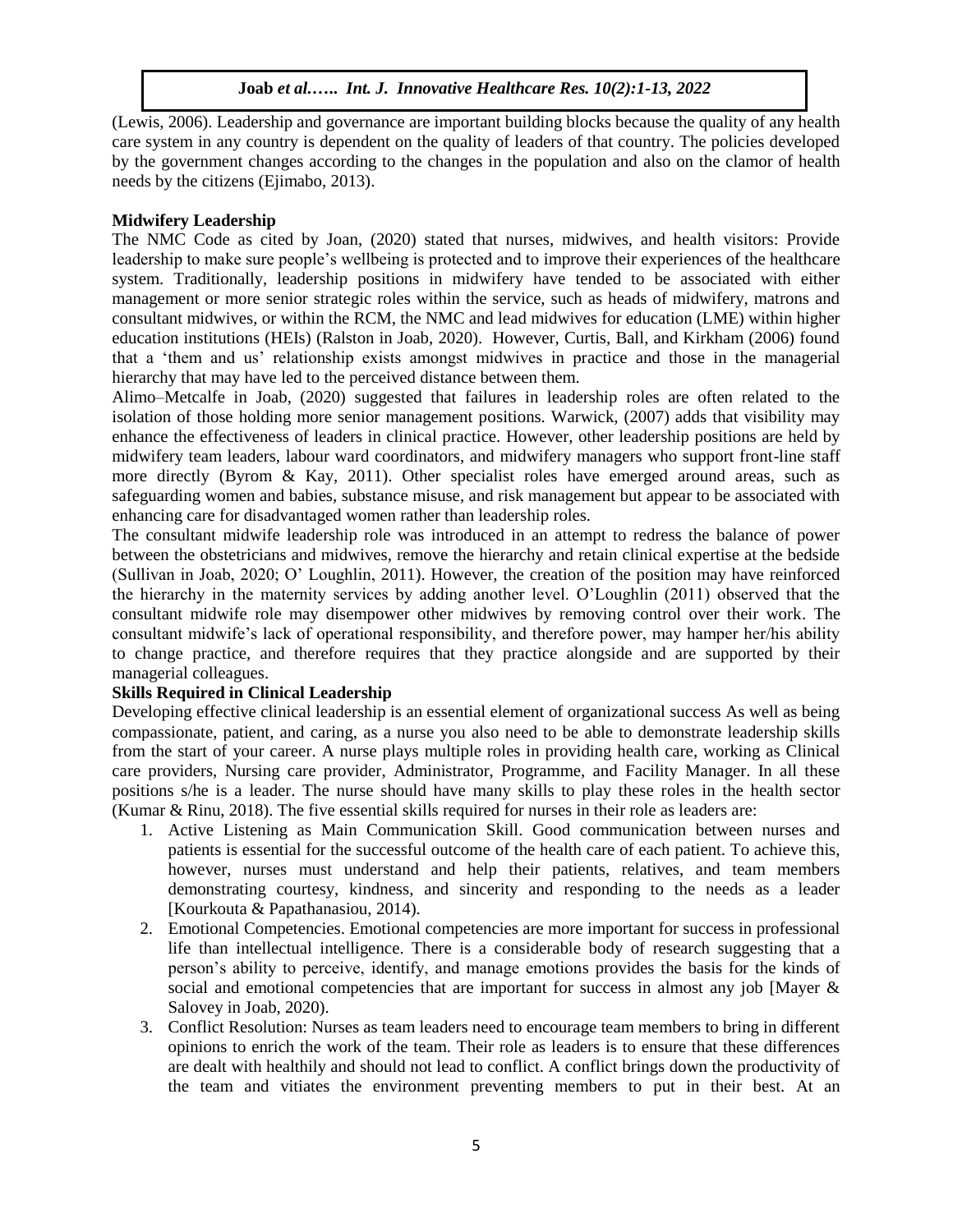organizational level, the process of conflict resolution is an opportunity for growth and change in a work environment [Kumar, Deshmukh & Adhish, 2014).

- 4. Networking: Nurses must have networking skills. Networking is the exchange of information or services among individuals, groups, or institutions; specifically: The cultivation of productive relationships for employment or business [Merriam-Webster, 2018]. The ability to network is becoming more and more important. Maintaining good relations fosters trust and fidelity commitment [Anderson & Jack in Joab, 2020].
- 5. Managing Difficult Colleagues. One always comes across people who are difficult to deal with. A leader must get work done from all his team members, hence must deal with such people effectively. A difficult person is anyone who causes anyone else irritation, upset, stress, or anxiety. so, a good leader should have the skills to manage difficult colleagues for a better outcome [Kumar, Kumar, Adhish & Reddy, 2015]. But in Nigeria, leadership skills among Nurses don't receive adequate attention in the nursing curriculum and in-service training. And the essential skills of nurses and how the nursing curriculum support building leadership skills in the health care sector.

#### **Barriers to Effective Nurse Leadership**

The barriers related to nurses enacting their leadership role are very complicated. The restrictions that prevent the advanced practice nurses from practicing to the full scope of their practice require change on a policy and board level. Nurses enter into leadership roles for many different reasons. Bondas (2006) identified four different paths for nurse leaders based on qualitative analysis. The four themes identified include the path of ideas, the career path, the path of chance, and the temporary path. The path of ideas is when the nurse makes a conscious choice to become a nurse leader. This type of leader often seeks new knowledge and education to be prepared to function in the role (Hughes, 2018).

The leader who chooses the path of ideas is characterized by wanting to make a difference in patient care, the particular unit, or the organization through an intentional pursuit of a leadership position. The nurses who choose the career path explicitly want to become formal leaders for different reasons. The career path leaders may pursue the role to work daytime hours, to move more freely around within the organization, to obtain more control of work hours, to earn a higher salary, to be challenged more at work, and the possibility of increased visibility in the organization (Hughes, 2018). The path of chance is when a nurse is offered a leadership position without seeking the leadership role. Sometimes the path of chance happens when a vacancy in a leadership position occurs unexpectedly. These nurses moved into the leadership position because someone encouraged them to perform in the leadership role. The final theme involved the temporary path of leadership. This path was similar to the path of chance but slightly different. In the temporary path, there is an opportunity for a leadership trial with the option to return to a previous position (Hughes, 2018). The nurse function as a substitute until a formal leader is hired for the position.

The experience of a leader substitute was negative if the person never had the chance to lead again within the organization. Some of the temporary path leadership experiences created bitterness (Bondas 2006). The evidence is clear that nurse leaders can and do make an impact. Effective nurse leadership has been demonstrated to have a positive effect on patient safety (Collette 2015), the development of a safety climate (Lievens and Vlerick 2013, Liang et al. 2016), lower patient mortality (Wong et al. 2013), safe medication practices (Farag et al., 2017), patient satisfaction (Wong et al. 2013) and the quality of patient care (Ma, et al. 2015). Furthermore, specific nursing leadership styles have been shown to positively influence nurse job satisfaction (Morsiani et al. 2016; Ma et al. 2015), nurse intent to stay (Abualrub & Alghamdi, 2012), nurse engagement (Brewer, *et al.* 2016; Lewis & Cunningham 2015), nurse innovation (Weng, *et al*. 2015) and to reduce nurse incivility (Kaiser 2017; Bortoluzzi, *et al*. 2014).

On the other hand, ineffective nurse leadership is associated with negative effects on nurse satisfaction, nurse effectiveness, and nurse productivity (Cummings et al. 2010). In the complex, ever-changing healthcare system it is vital to have effective nurse leaders. Developing effective nurse leaders may be more important now than at any previous time in history as many nurses are nearing the age of retirement.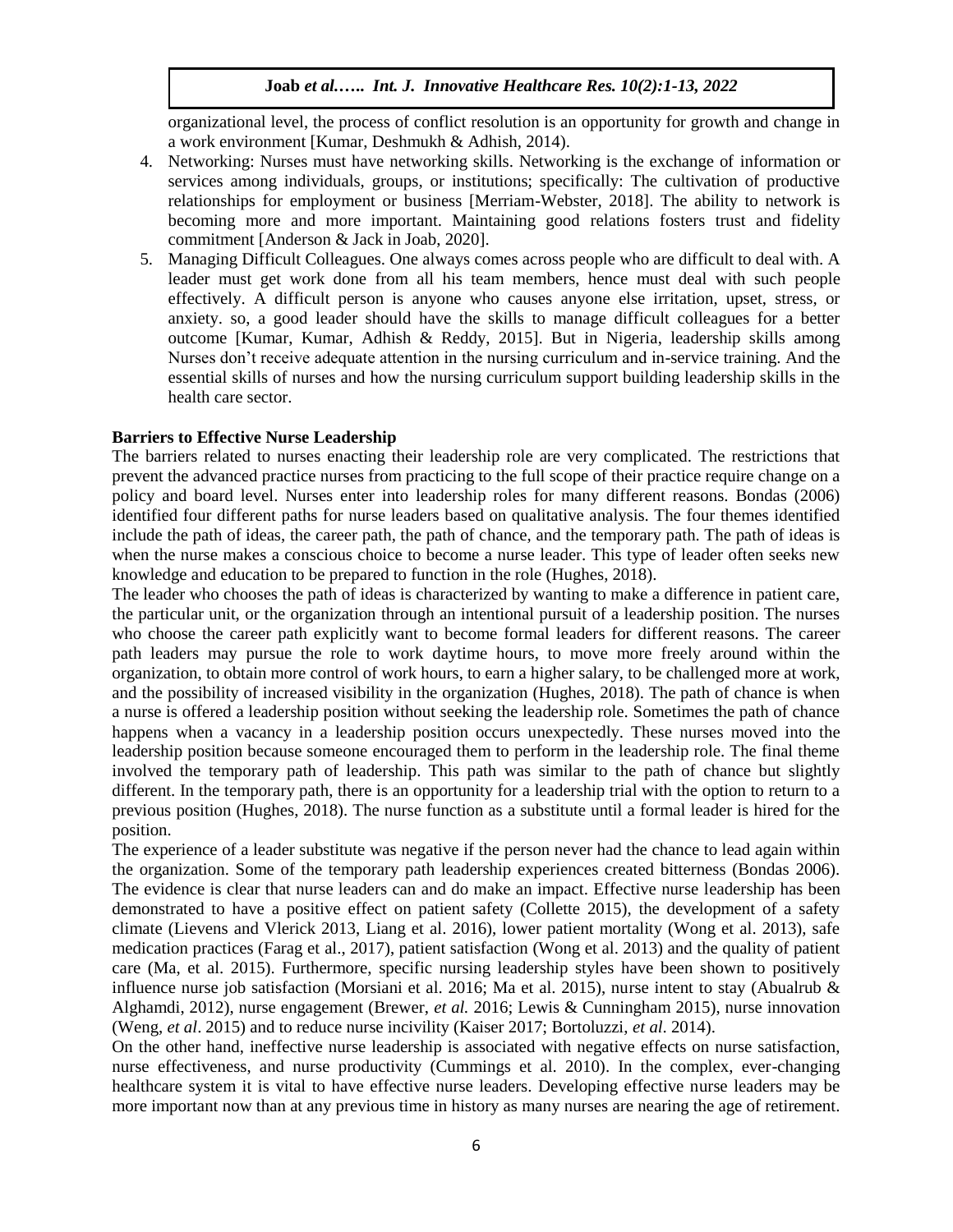According to Peltzer, *et al*., (2015), the most frequently identified barrier to developing leadership skills to serve in these roles was time constraints, insufficient time during and outside of work to pursue leadership development. Other barriers included limited organizational leadership opportunities, lack of funding for advancement as a leader, and perceived need for further leadership development before serving in a leadership role. Keys (2014), identified limited organizational opportunities for upward mobility as a barrier to their leadership development. Another concern was that the nurses did not attend any formal leadership training and felt that they were not educationally prepared for leadership before moving into the position, particularly in the areas of business and management skills. Some nurses commented that they believe having their Master's Degree in nursing before moving into the position would have better prepared them for the role. Lack of leadership resources was also one of the barriers for nurses moving into leadership roles identified in a survey of 3,498 registered nurses in Florida (Denker, *et al*. 2015). Of those surveyed, 1012 (75%) identified nurses not being seen as revenue generators compared to physicians and the absence of nurse visibility in policymaking (947,70%) as major barriers to nurses moving into leadership roles within healthcare. Additional barriers identified include a lack of a unified voice among nurses, public perception of nursing roles, and current compensation for nurses (Denker, *et al*., 2015).

In addition, these nurses described inflexible organizational cultures, feeling stereotyped and undervalued, and a need to be available at all times as barriers to professional success and fulfilment. The most frequent mention barrier was not understanding the gravity and demands of the position before accepting the role. Specifically, the nurse managers did not realize that they would have the 24-hour responsibility for the unit (Keys, 2014). Lack of leadership resources was also one of the barriers for nurses moving into leadership roles identified by Denker et al. (2015). The constant uncertainty and restructuring of the health care system was seen as a barrier to nursing leadership.

The constant upheaval and workload that result from some of the dramatic pendulum shifts in priorities are rarely evaluated for the impact of the change on patient care or staff. Another barrier identified was the lack of role clarity. Nursing has been taken out of the leadership role titles to be replaced with such titles as Team Leader, Program Manager, or Division Manager. The final barrier identified was the long work hours related to the dramatically increasing workload across the nursing sector. The middle managers expressed considerable anxiety about time pressures and their impact to perform well in their current role and manage their family and other responsibilities. The perception that senior nurses were expected to manage even more complex workloads in conflict-ridden environments resulting in an even harder work-life balance to achieve was a disincentive for middle-level managers to move into the more senior roles (Mass, *et al*. 2006).

In essence, barriers identified for nurse leadership development include a lack of funding (Peltzer, *et al*. 2015), time constraints (Peltzer, *et al*. 2015), a lack of specific education that focused on clinical leadership and health team management (Dwyer 2011), a lack of a structured pathway for developing nurse leaders (Dwyer 2011), and a lack of available leadership training (Keys, 2014; Fealy, *et al*. 2011). Barriers to nurses moving into higher leadership roles include: limited organizational opportunities (Peltzer, *et al.* 2015), lack access to working at the strategic level (Elliott et al. 2016), inflexible organizations (Keys, 2014), nurses not being seen as revenue generators compared to physicians and the absence of nurse visibility in policymaking (Denker, *et al*. 2015), a lack of formal leadership training (Keys, 2014; Fealy, *et al*. 2011), and nurses feeling devalued by the system (Dwyer, 2011). In addition, nurses may choose to not seek out the middle nurse manager or executive leadership roles because of the time constraints, long hours, conflicting priorities, and stress related to the leadership position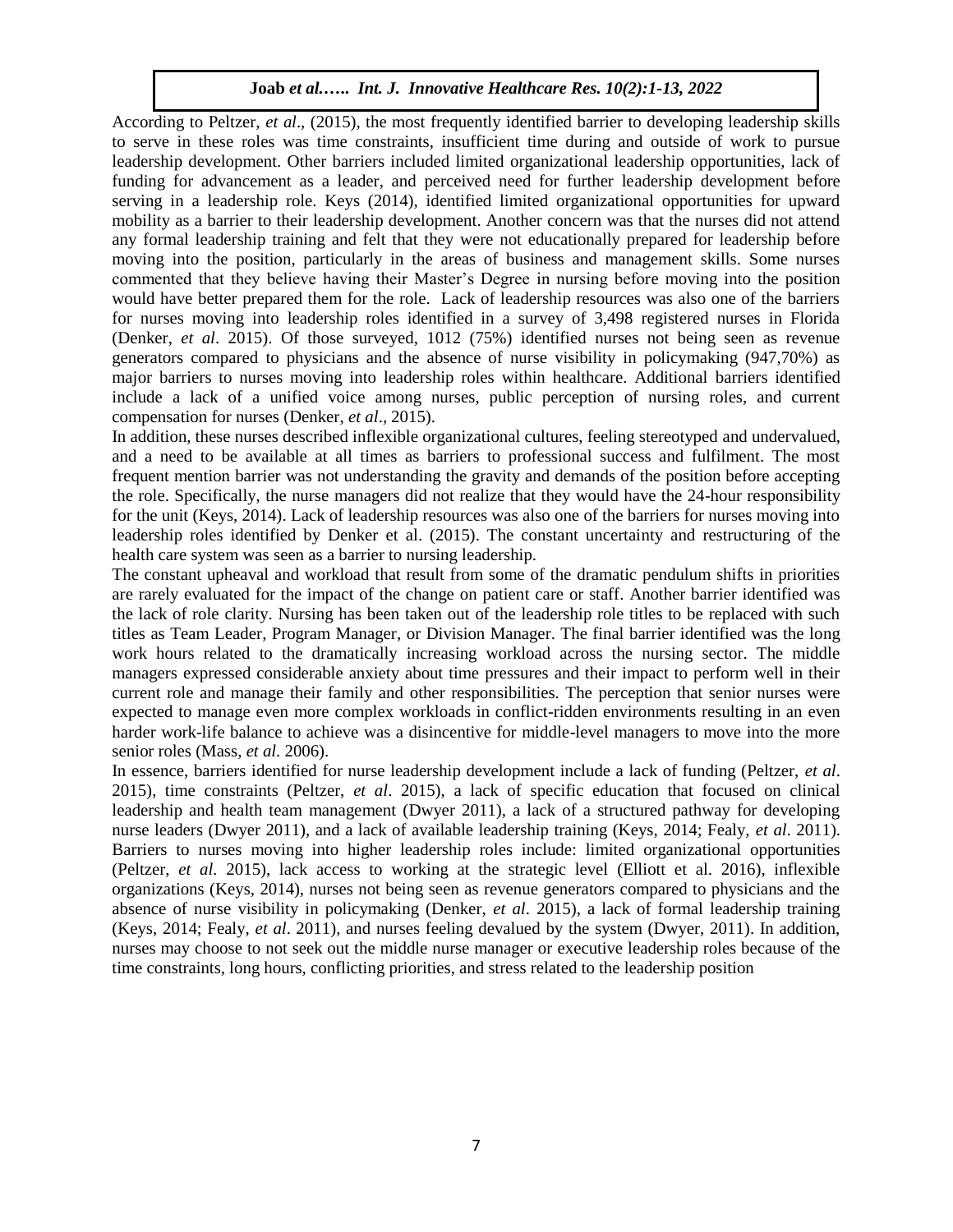## **METHODOLOGY Research Design**

The study adopted a cross-sectional descriptive design of assessment of a midwife's leadership style and work outcome in two selected comprehensive health centers in Rivers State. It utilized this design because there was no manipulation of the variables.

# **Study Area**

The study was carried out in two selected comprehensive health centers located in Rivers State which are; Mgbundukwu model health center which is situated in Umuoji street mile 1 Diobu and Rumuigbo Health Centre situated in Rumuigbo town both facilities are in Port Harcourt and Obio/Akpor Local Government Area respectively. Port Harcourt is the capital and largest city in Rivers state in Nigeria. It lies along the Bonny River and is located in the Niger delta. As of 2016, the Port Harcourt urban area has an estimated population of 1,865,000 inhabitants, up from 1,382,592as of 2006 (Arizona-Ogwu,2011). The main city of Port Harcourt is the Port Harcourt city in the Port Harcourt Local Government Area, consisting of the former European quarters now called Old GRA and new layout areas. The urban area (Port Harcourt metropolis) on the other hand is made up of the local government area itself and parts of Obio/Akpor and Eleme accordingly.

# **Study Population**

The population of the study consists of 97 staff in the two selected health centers (Mgbundukwu model health center: 50, and Rumuigbo Health Centre: 47). The population of the study consisted of the following as shown in the table below:

| Staff           | Mgbundukwu    | model | Rumuigbo | Health |
|-----------------|---------------|-------|----------|--------|
|                 | health center |       | Centre   |        |
|                 |               |       |          |        |
| Doctors         | 3             |       | 3        |        |
| Midwives        |               |       | 6        |        |
| Pharmacist      |               |       | 2        |        |
| <b>CHEW</b>     | 8             |       | 8        |        |
| <b>CHO</b>      | 3             |       | 3        |        |
| Lab technicians | ∍             |       |          |        |
| Record Officer  |               |       | 3        |        |
| <b>IHVN</b>     |               |       |          |        |
| Cleaner         |               |       | 4        |        |
| Coppers         |               |       |          |        |
| Security        |               |       | 2        |        |

## **Inclusion criteria**

This included all the midwives, nurses, Community Health Extension Workers (CHEWs), and doctors working in the two health centers, and who are not on leave.

# **Exclusion criteria**

- 1. Those who are on leave in two selected health centers
- 2. Those who will not be available during the data collection period.

# **Sampling and sampling technique**

The census sampling technique was used to select participants from each of the selected PHCs. The participants consisted of Midwives, nurses, Community Health Extension Workers (CHEWs), and doctors. This technique is adopted because all the population the mentioned cadres will be used. The population consisted of 97 staff from the two selected comprehensive health centers. Only 85 (82.45%) of respondents were retrieved during data collection.

# **Methods of Data Collection/Instrumentation**

A total of 97 questionnaires was administered to the respondents in the two selected health centers. A self-structured administered questionnaire was used to gather information from the respondents.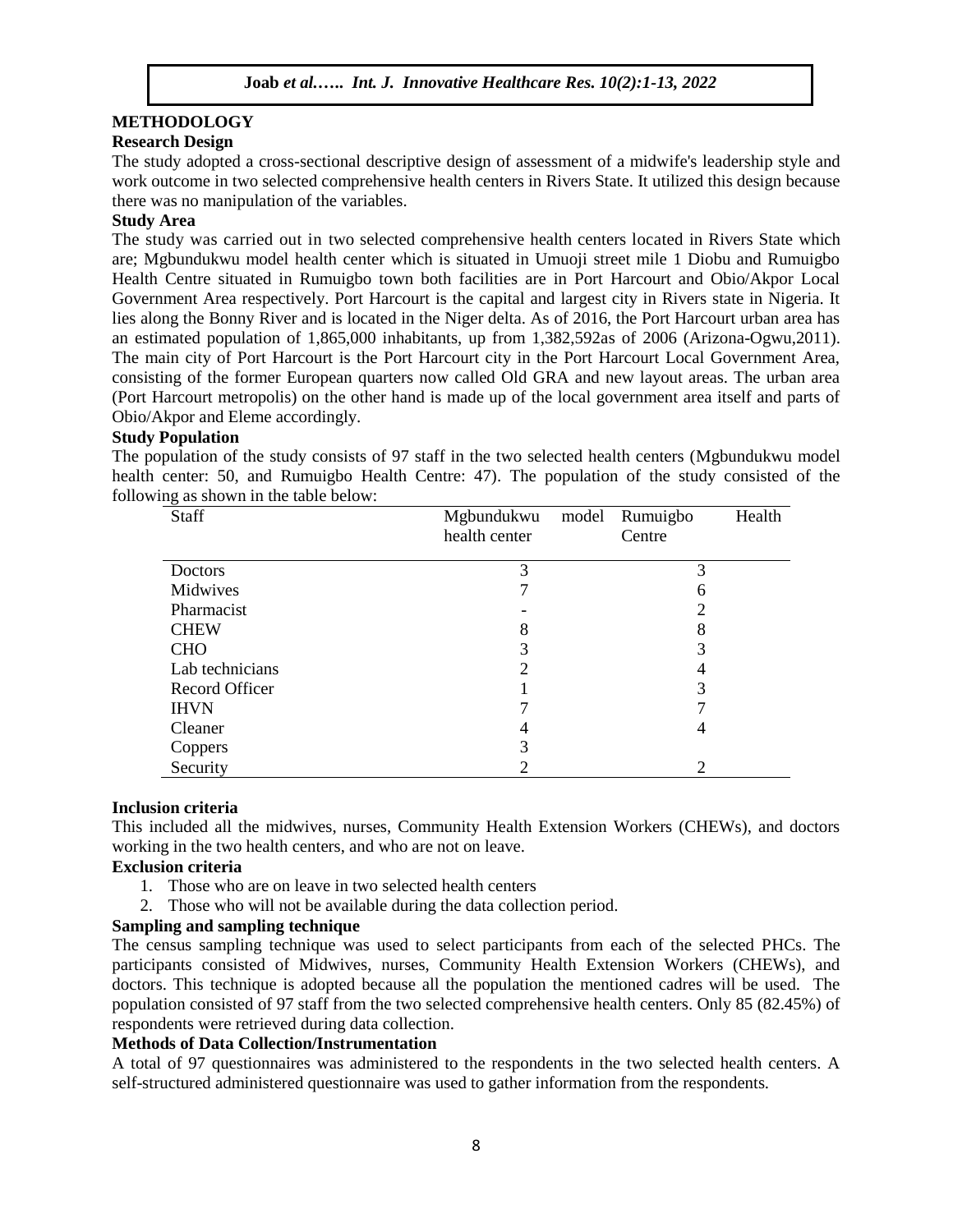#### **Validity/Reliability of Instrument**

Validity is the ability of an instrument to measure what it is supposed to measure. The questionnaire submitted to the supervisor(s) ascertain for face and content validity and confirm that the instrument will be able to measure the objectives for which it was designed. Necessary corrections and suggestions were effected by the researcher before the final draft of the questionnaire was produced. The reliability of any measuring instrument is the degree of consistency of the results of its repeated measures of an attribute it is measuring. To ascertain the degree to which the instrument is consistent, the researcher administered 10 questionnaires to workers in Ozuoba and Aluu health centers at a two-weekly interval. After retrieval, Cronbach's alpha was used to test for the reliability of the instrument. The result of the test was 0.81 and which made the instrument reliable.

#### **Method of Data Analysis**

The data generated from the respondents were analysed using the Statistical Package for Social Sciences (SPSS) 23. Mean and standard deviation will be calculated and the data organized in tables using frequencies and percentages. Mean scores above 2.5 will be accepted  $(4+3+2+1=10/4=2.5)$  while mean scores below 2.5 will be rejected. T-test will be used to get the difference in means of variables while Chi-square test was used to measure the association between variables at  $p=0.05$ .

#### **RESULTS**

**Table 1: Mean and Standard Deviation scores on the perceived skills required a midwife or health practitioner to be a leader in the selected health centers in Rivers State**

|    | Skills required as a midwife  | Mgbundukwu<br>model health |                 | Rumuigbo<br>Health |                 | Mean<br>Set    | Remark |
|----|-------------------------------|----------------------------|-----------------|--------------------|-----------------|----------------|--------|
|    |                               | centre<br>$(N=44)$         |                 | Centre<br>(N=41)   |                 |                |        |
|    |                               | $X_1$                      | SD <sub>1</sub> | $\mathrm{X}_2$     | SD <sub>2</sub> | $X_1+X_2$<br>2 |        |
| 1  | Excellent communication       | 3.34                       | 0.57            | 3.34               | 0.53            | 3.34           | Agree  |
| 2  | Clinical experience           | 3.05                       | 0.43            | 3.05               | 0.38            | 3.05           | Agree  |
| 3  | Management skills             | 3.30                       | 0.79            | 3.37               | 0.77            | 3.33           | Agree  |
| 4  | Fair/trust/integrity          | 3.07                       | 0.50            | 3.02               | 0.52            | 3.05           | Agree  |
| 5  | Time management               | 3.57                       | 0.50            | 3.51               | 0.51            | 3.54           | Agree  |
| 6  | Understands other disciplines | 3.14                       | 0.63            | 3.22               | 0.42            | 3.18           | Agree  |
| 7  | Team working                  | 3.07                       | 0.45            | 3.05               | 0.38            | 3.06           | Agree  |
| 8  | Flexibility                   | 3.16                       | 0.78            | 3.22               | 0.79            | 3.19           | Agree  |
| 9  | Change management             | 2.89                       | 0.62            | 2.85               | 0.57            | 2.87           | Agree  |
| 10 | Organisational skills         | 3.20                       | 0.55            | 3.12               | 0.51            | 3.16           | Agree  |
|    | <b>Grand Mean</b>             |                            |                 |                    |                 | 3.18           | Agree  |

Results in Table 1 revealed that the respondent agreed to all the list items (1,2,3,4,5,6,7,8,9 and 10) as the perceived skills required for a midwife or health practitioner to be a leader with a mean score far above the criterion mean of 2.5. A grand mean score of 3.18 was obtained, this implies that excellent communication, clinical experience, management skills, fair/trust/integrity, time management, teamwork, organizational skills, etc. are the perceived skills required as a midwife or health practitioner to be a leader in the selected health centers in Rivers State.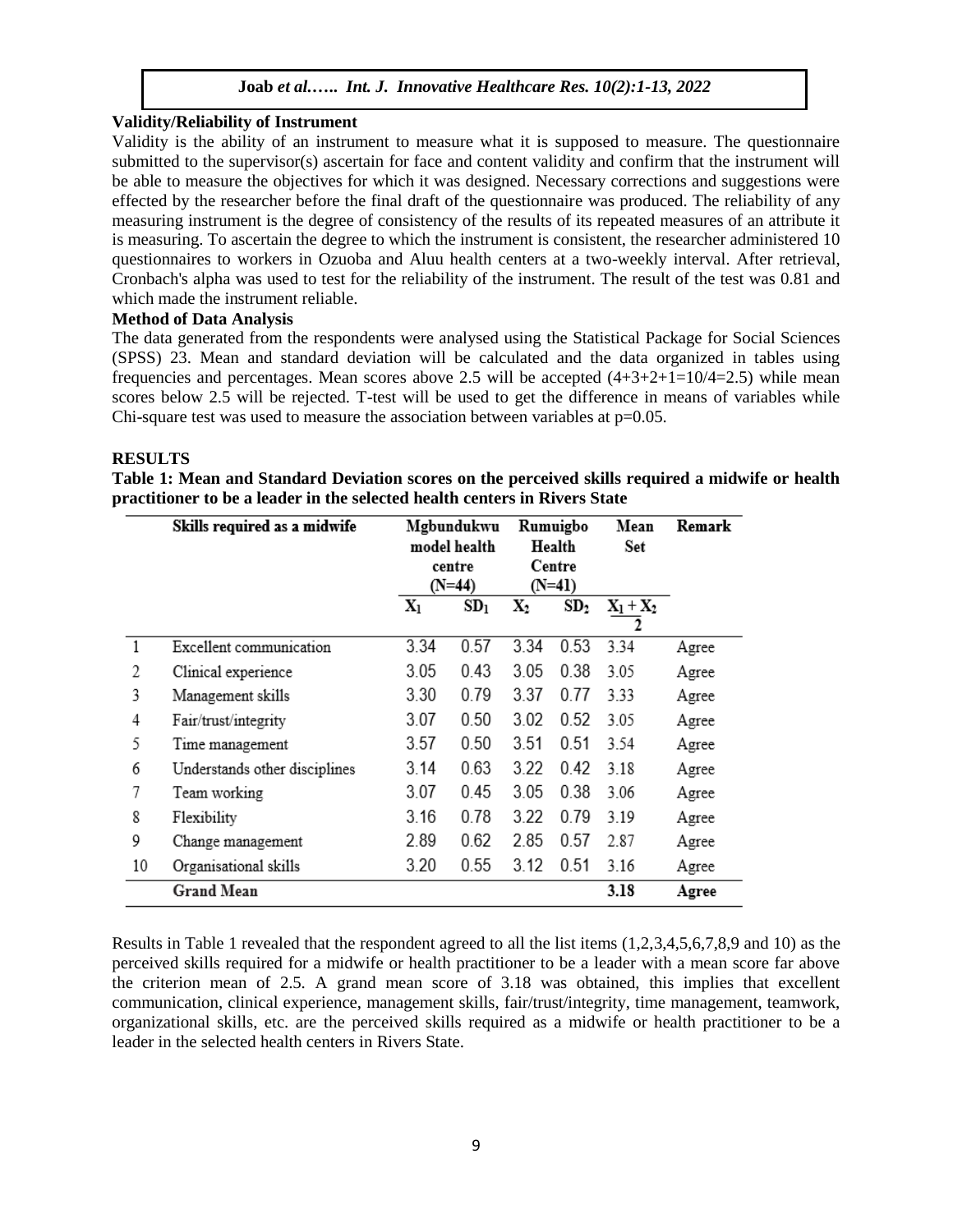| S/N | effective<br>clinical<br>Barriers<br>to<br>leadership |                  | Mgbundukwu<br>model health | Rumuigbo<br>Health |                 | <b>Mean Set</b> | Remark   |  |
|-----|-------------------------------------------------------|------------------|----------------------------|--------------------|-----------------|-----------------|----------|--|
|     | The leader is ineffective due to;                     | centre<br>(N=44) |                            | Centre<br>(N=41)   |                 |                 |          |  |
|     |                                                       | $\mathbf{X}_1$   | SD <sub>1</sub>            | $\mathbf{X}_2$     | SD <sub>2</sub> | $X_1+X_2$<br>2  |          |  |
| 11  | Lack of time and or high clinical 2.98<br>demand      |                  | 0.79                       | 3.05               | 0.77            | 3.01            | Agree    |  |
| 12  | Having to deal with bureaucracy                       | 3.14             | 0.85                       | 3.22               | 0.79            | 3.18            | Agree    |  |
| 13  | Lack of an opportunity to be a<br>clinical leader     | 3.50             | 0.76                       | 3.56               | 0.67            | 3.53            | Agree    |  |
| 14  | Limited funding/resources                             | 3.61             | 0.58                       | 3.66               | 0.53            | 3.64            | Agree    |  |
| 15  | Lack of mentoring                                     | 3.11             | 0.65                       | 3.00               | 0.87            | 3.06            | Agree    |  |
| 16  | Problems with the whole health<br>system              | 3.70             | 0.59                       | 3.78               | 0.52            | 3.74            | Agree    |  |
| 17  | Limited training opportunities                        | 2.73             | 0.82                       | 2.80               | 0.68            | 2.76            | Agree    |  |
| 18  | Lack of confidence                                    | 3.30             | 0.88                       | 3.39               | 0.80            | 3.34            | Agree    |  |
| 19  | Resistance to change                                  | 2.52             | 0.85                       | 2.44               | 0.90            | 2.48            | Disagree |  |
| 20  | Lack of support from management                       | 2.82             | 0.87                       | 2.85               | 0.76            | 2.84            | Agree    |  |
|     | <b>Grand Mean</b>                                     |                  |                            |                    |                 | 3.16            | Agree    |  |

**Table 2: Mean and Standard Deviation scores on the barriers to effective health professional clinical leadership in the selected health centers in Rivers State**

The result in Table 2 revealed that the respondent agreed to most of the listed items (1,2,3,4,5,6,7,8 and 10) as the barriers to effective health professional clinical leadership with a mean score (3.01, 3.18, 3.53, 3.64, 3.06, 3.74, 2.76, 3.34, and 2.84) far above the criterion mean of 2.50. While the respondent disagreed with item 9 that Resistance to change is a barrier to effective health professional clinical leadership with a mean score (2.48) which is below the criterion mean of 2.50. A grand mean score of 3.16 was obtained, this implies that lack of time and or high clinical demand, bureaucracy, lack of an opportunity, limited funding/resources, lack of mentoring, lack of confidence, etc. are the barriers to effective health professional clinical leadership in the selected health centers in Rivers State.

**Table 3: Independent T-test analysis of the mean rating scores of the relationship between perceived skills required on midwife's leadership style and the functioning of two maternity health centers in Rivers State**

| Group           | N  | Df | $x^2$ cal | $\text{Sig.}$ (2-<br>tailed) | Level of<br>Sig. | $\mathbf{x}^2$<br>crit. | Decision       |
|-----------------|----|----|-----------|------------------------------|------------------|-------------------------|----------------|
| Skills required | 85 |    | 4.210     | 0.040                        | 0.05             | 3.84                    | $H01$ Rejected |
| Work outcome    |    |    |           |                              |                  |                         |                |

Table 3 revealed that the  $x^2$ cal is 4.210 with df = 1 and p<0.05. The obtained  $x^2$ cal value of 4.210 is greater than  $x^2$  crit. = 3.84, therefore the null hypothesis that the skill required has no significant influence on the work outcome of a midwife is rejected. This indicates that there is a significant relationship between perceived skills required on the midwife's leadership style and the functioning of two maternity health centers in Rivers State .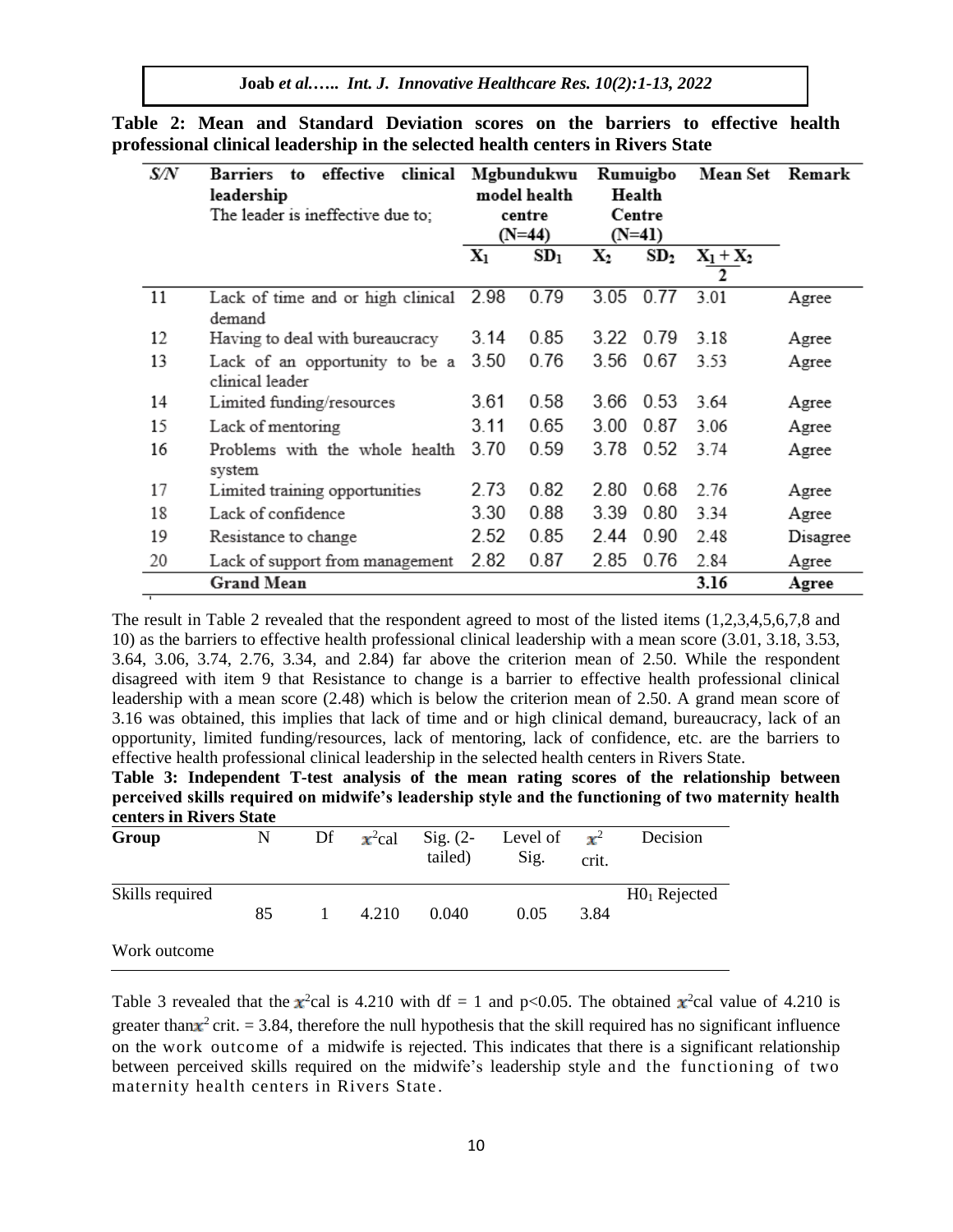# **DISCUSSION OF FINDINGS**

## **Perceived Skills Required on Midwife's Leadership Style**

Findings on this study as observed in Table 1 revealed that the respondent agreed that excellent communication, clinical experience, management skills, fair/trust/integrity, time management, teamwork, organizational skills, etc. are the perceived skills required as a midwife or health practitioner to be a leader in the selected health centers in Rivers State which also agrees with [Kourkouta & Papathanasiou, 2014) on their assertion that nurses must understand and help their patients, relatives and team members demonstrating courtesy, kindness, and sincerity and respond to the needs as a leader

# **Barriers to Effective Communication**

The findings of the study as presented in Table 2 revealed that the respondent agreed that lack of time and or high clinical demand, bureaucracy, lack of an opportunity, limited funding/resources, lack of mentoring, lack of confidence, etc. are the barriers to effective health professional clinical leadership in the selected health centers in Rivers State. This result is also in agreement with the assertion of Peltzer, *et al*. (2015) who state that the most frequently identified barrier to developing leadership skills to serve in these roles was time constraints, the insufficient time during and outside of work to pursue leadership development. Other barriers included limited organizational leadership opportunities, lack of funding for advancement as a leader, and perceived need for further leadership development before serving in a leadership role. Keys (2014), identified limited organizational opportunities for upward mobility as a barrier to their leadership development. Another concern was that the nurses did not attend any formal leadership training and felt that they were not educationally prepared for leadership before moving into the position, particularly in the areas of business and management skills.

#### **CONCLUSION**

Based on the findings of this study, the health workers in the two selected health centers recognized that there are barriers to leadership functioning and midwives have critical leadership roles to perform through the development of attributes of charisma and interpersonal skills. This will go a long way to mitigating the effect of the barriers to the functioning of the health centers.

#### **RECOMMENDATIONS**

The following recommendations were made based on the findings of the study

- 1. Policy guidelines aimed at improving the work performance of midwives based on national best practices award schemes for nurses and midwives in Nigeria should be introduced.
- 2. Funding for the health sector should be adequately increased.

## **REFERENCES**

- Abdulraheem I. S., *et a*l (2012). Primary health care services in Nigeria: Critical issues and strategies for enhancing the use by the rural communities. *Journal of Public Health and Epidemiology 4*(1), 5-13.
- Abualrub, R. F, & Alghamdi, M. G. (2012). The impact of leadership styles on nurses' satisfaction and intention to stay among Saudi nurses. *Journal of Nursing Management, 20*, 668-678.
- Adeyemo. D. O. (2005). Local government and health care delivery in Nigeria: A Case Study. *J. Hum. Ecol., 18*(2), 149-160.
- Al-Mailam, F. F. (2014). Transactional versus transformational style of leadership employee perception of leadership efficacy in public and private hospitals in Kuwait. *Quality Management in Healthcare, 13*(4), 278-284.
- Bondas, T. (2006). Paths to nursing leadership. *Journal of Nursing Management 14*(5), 332-339
- Bortoluzzi, G., Caporale, L., & Palese, A. (2014). Does participative leadership reduce the onset of mobbing risk among nurse working teams? *Journal of Nursing Management, 22*(5), 643-652.
- Byrom, S., & Kay, L. (2011). Midwifery leadership: Theory, practice and potential. In: S. Downe, S. Byrom and L. Simpson (Eds.), *Essential midwifery practice: leadership, expertise and collaborative working*. Oxford: Wiley–Blackwell.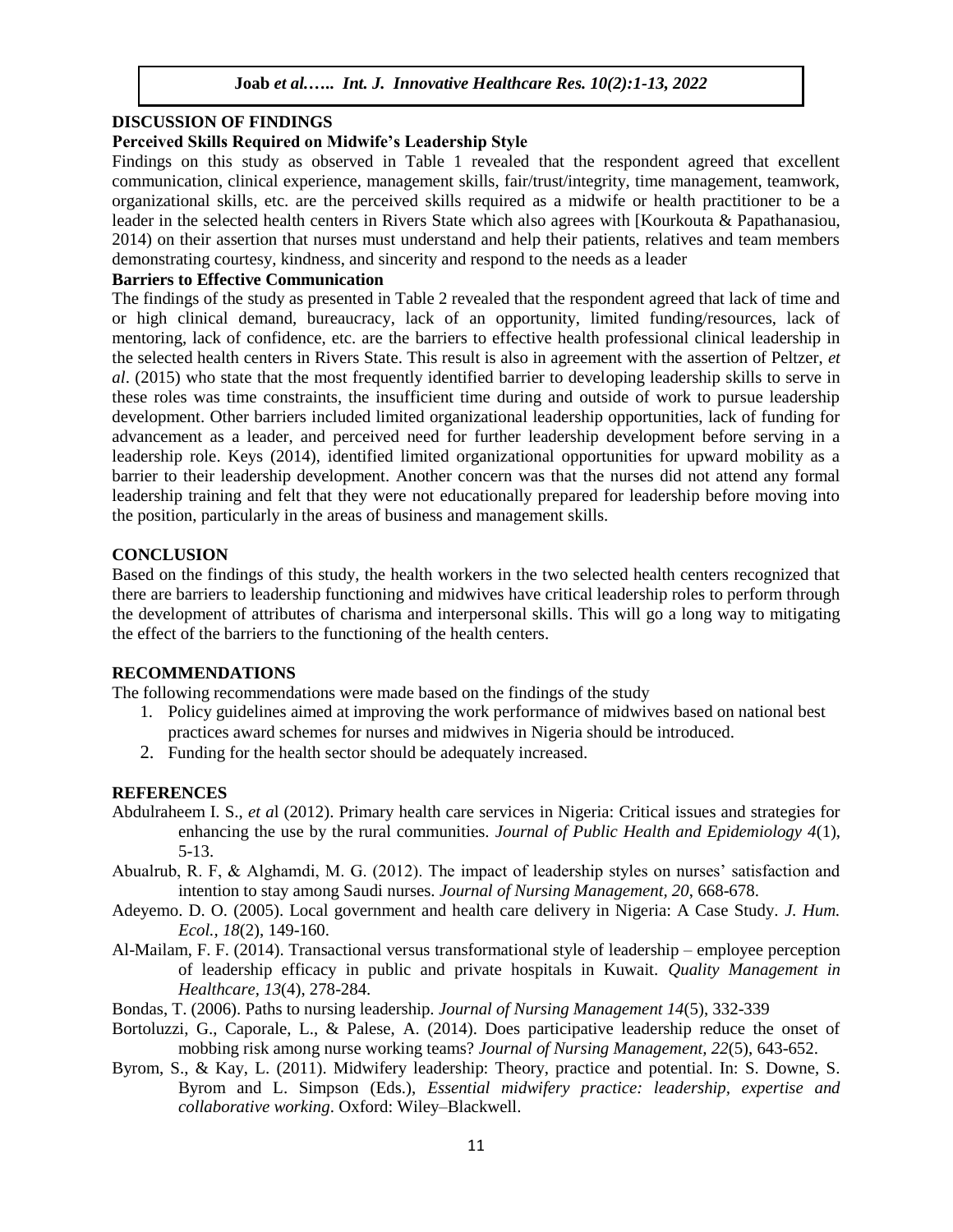- Curry, L., Taylor, L., Chen, P. G., Bradley, E. (2012). Experiences of leadership in health care in sub-Saharan Africa. *Human Resources for Health, 10*, 1–8
- Daly, J., Jackson, D., Mannix, J., Davidson, P. M., & Hutchinson, M. (2014). The importance of clinical leadership in the hospital setting. *J Healthc Leader, 6*:75e83
- Ejimabo, N. O. (2013). Understanding the impact of leadership in Nigeria; Its reality, challenges, and perspectives. DOI: 10.1177/2158244013490704.
- Farag A, Anthony MK, Tullai-McGuinnes S, Burant C (2017). Do leadership style, unit climate, and safety climate contribute to safe medication practices? *Journal of Nursing Administration, 47*(1), 8-15.
- Fealy, G. M., McNamara, M. S., Casey, M., Geraghty, R., Butler, M., Halligan, P., *et al.* (2011). Barriers to clinical leadership development: Findings from a national survey. *Journal of Clinical Nursing, 20*(13-14): 2023-2032.
- Fotso, J. C., Ajayi, J. O., Idoko, E. E., Speizer, I., Fasiku, D. A., Mberu, B., & Mutua, M. (2011). *Family planning and reproductive health in urban Nigeria: Levels, trends and differentials*. Chapel Hill, NC: Measurement, Learning& Evaluation (MLE) Project [UNC, USA] and National Population Commission (NPC) [Nigeria].
- Janssen, O. (2014). Employees' goal orientations, the quality of leader- member exchange, and the outcomes of job performance and job satisfaction. *Academy of Management Journal, 47*(3), 368–384
- Joab, D. A. (2020). *Midwives' leadership style and work outcome on the functioning of two maternity health centres in Rivers State*. An M.Sc dissertation, Africa Centre of Excellence, University of Port Harcourt.
- Kadiri-Eneh, N. P., Uzochukwu, B. S., Tobin-West, C., & Azuike, E. C. (2018). An assessment of job satisfaction among primary health care workers in Rivers State, Nigeria. *Nigerian Journal of Medicine, 27*(3), 115-2613.
- Keys, Y. (2014). Looking ahead to our next generation of nurse leaders: Generation X nurse managers. *Journal of Nursing Management, 22*(1), 97-105.
- Kourkouta, L., & Papathanasiou, I. V. (2014). Communication in nursing practice. *Mater Sociomed, 26*(1), 65-67.
- Kumar, S., Deshmukh. V., & Adhish, V. (2014). Building and leading teams. Indian *Journal of Community Medicine, 39*(4), 208-213.
- Kumar, S., Kumar, N., Adhish, V., & Reddy, R. (2015). Strategic management and leadership for health professionals-Skills to leverage resources to achieve health goals. *Indian Journal of Community Medicine, 40*(3), 158-162.
- Lievens, I., & Vlerick, P. (2013). Transformational leadership and safety performance among nurses: The mediating role of knowledge-related job characteristics. *Journal of Advanced Nursing, 70*(3), 651-661.
- Ma, C., Shang, J., & Bott, M. J. (2015). Linking unit collaboration and nursing leadership to nurse outcomes and quality of care. Journal of Nursing Administration, 45(9), 435-442.
- Medley, F. & LaRochelle, D. (2015). Transformational leadership and job satisfaction. *Nursing Management, 26*(9), 64JJ-64LL, 64NN.
- Merriam-Webster (2018). *Clinician*.<http://www.merriam-webster.com/dictionary/Clinician>
- NMC. (2015).*The code. Professional standards of practice and behaviour for nurses and midwives*. London: NMC.
- O'Loughlin, C. (2011). Will the consultant midwife change the balance of power? *British Journal of Midwifery, 9*(3), 151-154.
- Oyibocha, E. O., *et al*. (2014). Sustainable healthcare system in Nigeria: Vision, strategies and challenges. *Journal of Economics and Finance, 5*(2), 28-39.
- Peltzer, J. N., Ford, D. J., Shen, Q., Fischgrund, A., Teel, C. S., Pierce, J., *et al.* (2015) Exploring leadership roles, goals, and barriers among Kansas registered nurses: A descriptive crosssectional study. *Nursing Outlook, 63*(2), 117-123.